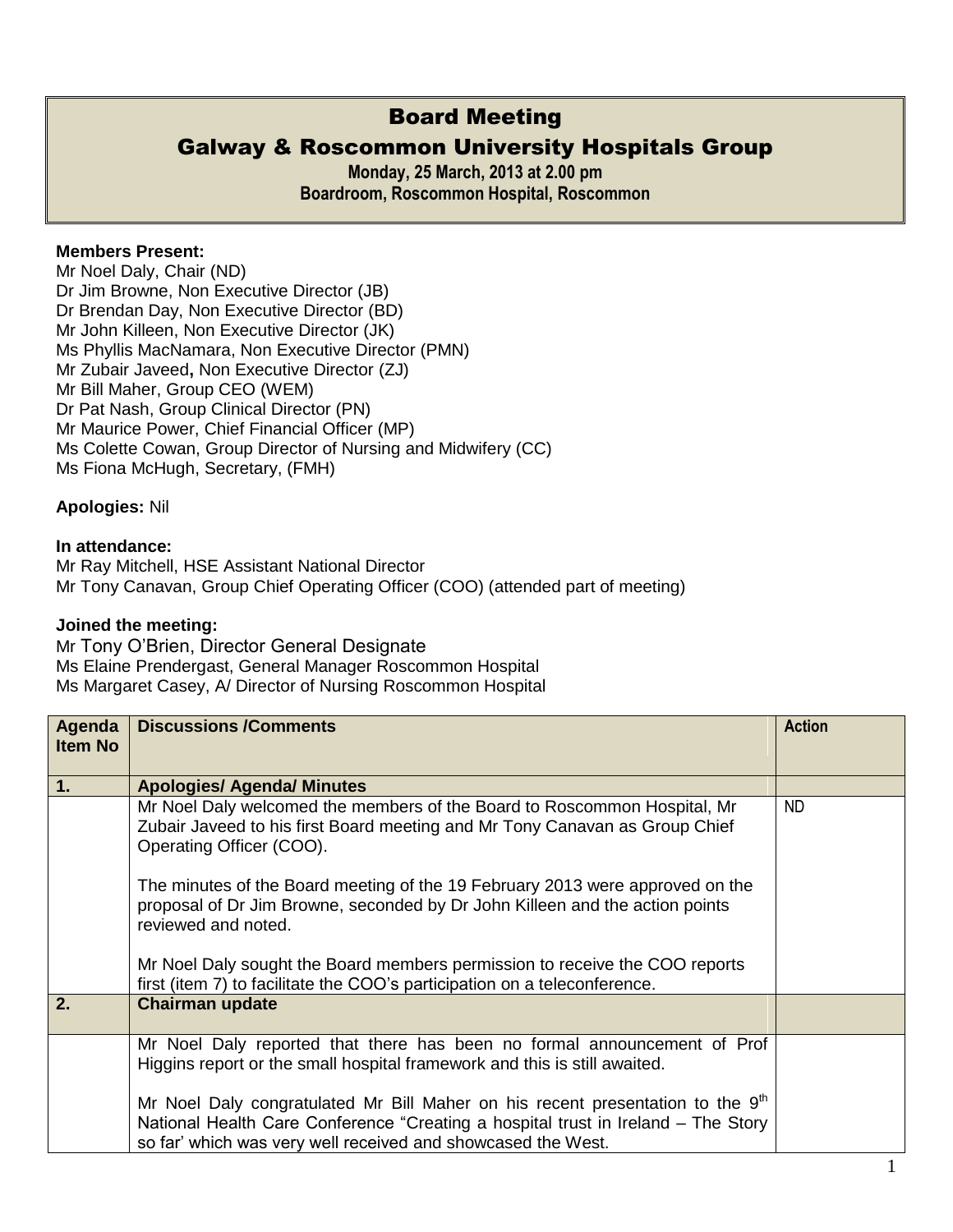|    | The Board considered a discussion led by Mr Noel Daly proposing that the Group<br>host a similar Conference in the West on the 27 November 2013. This was seen as<br>a welcome development and Dr Jim Browne kindly agreed to host the event on the<br>NUI Galway campus. The Chair agreed to formally engage with Ulster Bank and<br>Novartis to secure their sponsorship and will report back to the Board.<br>The Board considered the draft terms of reference for the following sub committees<br>circulated prior to the meeting<br>Quality and Patient Safety Steering group (09/2013)<br>Finance committee (10/2013)<br>Audit committee (11/2013)<br>Following discussion the Chair requested that following the announcement of the<br>Prof Higgins report that each subcommittee would submit the TOR and<br>membership for approval.<br>Board schedule of meetings for 2013 circulated prior to meeting noted. (12/2013)                                                                                                                                                                                                                                                                            |                         |
|----|----------------------------------------------------------------------------------------------------------------------------------------------------------------------------------------------------------------------------------------------------------------------------------------------------------------------------------------------------------------------------------------------------------------------------------------------------------------------------------------------------------------------------------------------------------------------------------------------------------------------------------------------------------------------------------------------------------------------------------------------------------------------------------------------------------------------------------------------------------------------------------------------------------------------------------------------------------------------------------------------------------------------------------------------------------------------------------------------------------------------------------------------------------------------------------------------------------------|-------------------------|
| 3. | <b>Chief Executive Officer (CEO)</b>                                                                                                                                                                                                                                                                                                                                                                                                                                                                                                                                                                                                                                                                                                                                                                                                                                                                                                                                                                                                                                                                                                                                                                           |                         |
|    | <b>CEO Report (13/2013)</b><br>Mr Bill Maher presented a summary of his report, as previously circulated, which<br>was considered and approved by the Board.<br>Mr Bill Maher briefed the meeting on some of the major issues outlined in his report<br>including<br>Surge in ED attendance at both hospitals over the last few weeks, and its<br>$\bullet$<br>impact on national targets and financial position.<br>Outpatient Waiting list remains biggest challenge for the Group and will be<br>$\bullet$<br>closely monitored.<br>Public Service Agreement will have significant implications for the service and<br>$\bullet$<br>will significantly impact on morale.<br><b>Group Operational Plan (14/2013)</b><br>Mr Bill Maher spoke to the Group Operational Plan 2013 circulated prior to the<br>meeting. Following consideration the Operational Plan was approved by the Board<br>and it was agreed to invite Ms Ann Cosgrove, General Manager GUH to provide<br>the Board with an overview of the development control plan for each hospital and<br>the Estates Strategy work plan for the Group.<br>Mr Maurice Power to provide a quarterly update on progress against the<br>operational plan. | <b>WEM</b><br><b>MP</b> |
| 4. | <b>Group Clinical Director (GCD)</b>                                                                                                                                                                                                                                                                                                                                                                                                                                                                                                                                                                                                                                                                                                                                                                                                                                                                                                                                                                                                                                                                                                                                                                           |                         |
|    | <b>GCD Report (15/2013)</b><br>Dr Pat Nash presented a summary of his report as previously circulated, which was<br>considered and approved by the Board.<br>Dr Pat Nash briefed the meeting on some of the major issues outlined in his report<br>including<br>Clinical Enquiry into Maternal Death and the engagement with the three<br>different reviews currently taking place and advised the Board that HIQA have<br>not advised of any immediate risks or actions for the Hospital following their                                                                                                                                                                                                                                                                                                                                                                                                                                                                                                                                                                                                                                                                                                      |                         |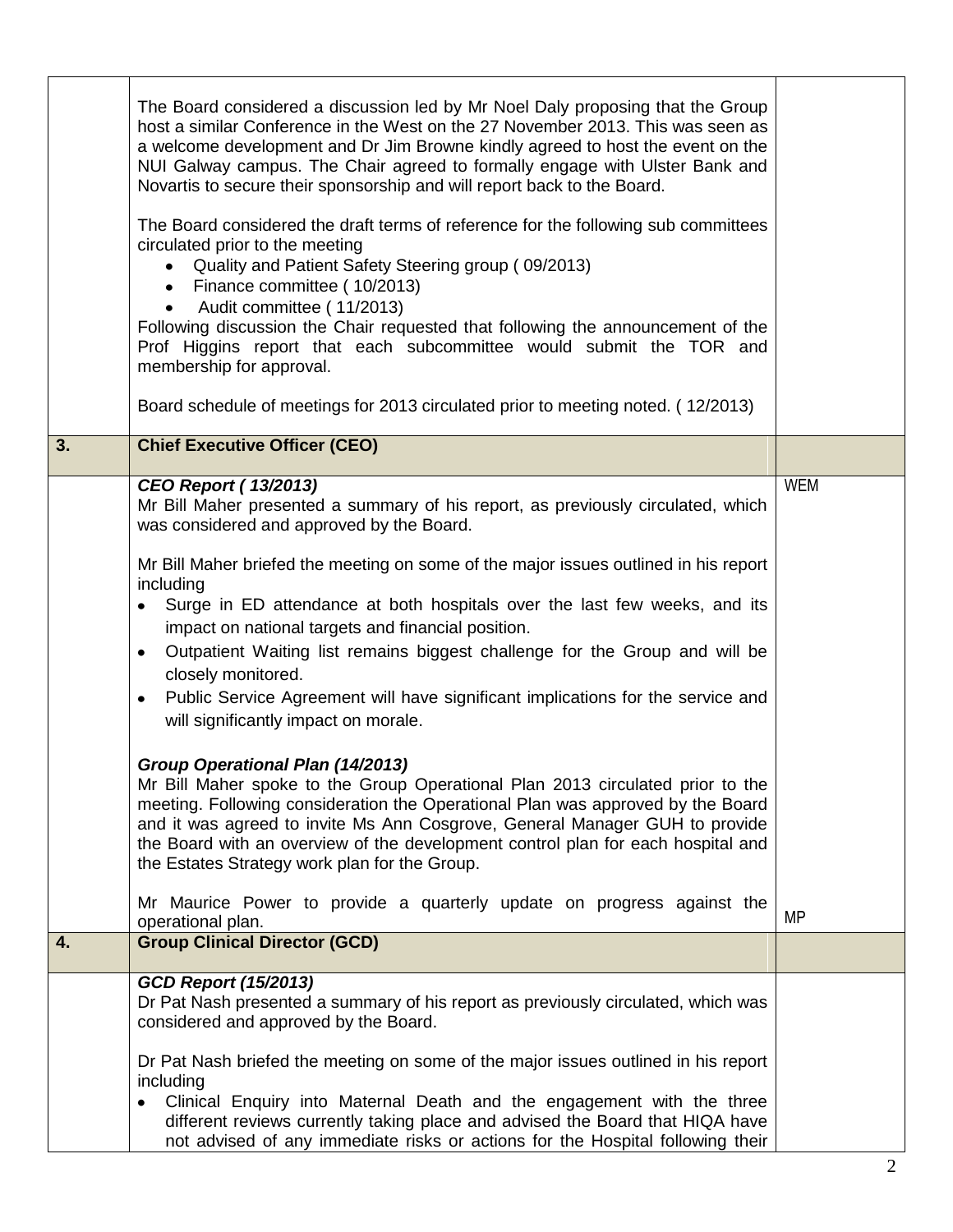|    | recent visit.<br>A Group quality and safety framework is being finalised and hopefully will be<br>$\bullet$<br>ready for consideration and approval for the next Board meeting.<br>The reduction of hospital acquired Staph Aureus infection is a challenge for the<br>$\bullet$<br>Group. The first meeting of the Group prevention and control committee took<br>place and will continue to monitor and enhance infection prevention and control<br>across the Group.<br><b>HIQA Standards Review and Action Plan (23/2013)</b><br>Dr Pat Nash spoke to the HIQA Standards Review and Action Plan circulated prior<br>to the meeting. Following consideration the action plan was approved by the<br>Board.<br>Dr Pat Nash to give an update of progress on a quarterly basis.                                                                                                                                                                                                                                                    | <b>PN</b> |
|----|-------------------------------------------------------------------------------------------------------------------------------------------------------------------------------------------------------------------------------------------------------------------------------------------------------------------------------------------------------------------------------------------------------------------------------------------------------------------------------------------------------------------------------------------------------------------------------------------------------------------------------------------------------------------------------------------------------------------------------------------------------------------------------------------------------------------------------------------------------------------------------------------------------------------------------------------------------------------------------------------------------------------------------------|-----------|
| 5. | <b>Group Director of Nursing and Midwifery (GDoNM)</b>                                                                                                                                                                                                                                                                                                                                                                                                                                                                                                                                                                                                                                                                                                                                                                                                                                                                                                                                                                              |           |
|    | GDoNM Report (16/2013)<br>Ms Colette Cowan presented a summary of her report as previously circulated,<br>which was considered and approved by the Board.<br>Briefing on the mid Staffordshire NHS Foundation Trust Public Inquiry previously<br>circulated – noted by the Board and key recommendations adopted (17/2013)<br>Patient and Public Involvement Strategy (18/2013) noted and adopted by the<br><b>Board</b><br>The following documents were circulated to the Board for information (19/2013)<br>Draft Nursing & Midwifery Strategy (2013-2018)                                                                                                                                                                                                                                                                                                                                                                                                                                                                        |           |
|    | Draft Public Patient User Involvement Strategy<br>$\bullet$<br>Draft Annual Plan for Nursing and Midwifery 2012,<br>$\bullet$<br>The above documents were noted by the Board and an invitation was extended to<br>Board members to attend the launch of same, planned for 19 April.<br>Ms Cowan was commended for her efforts and leadership in this area.                                                                                                                                                                                                                                                                                                                                                                                                                                                                                                                                                                                                                                                                          |           |
| 6. | <b>Chief Operating Officer (CFO)</b>                                                                                                                                                                                                                                                                                                                                                                                                                                                                                                                                                                                                                                                                                                                                                                                                                                                                                                                                                                                                |           |
|    | <b>CFO Report (20/2013)</b><br>Mr Maurice Power presented a summary of his report as previously circulated,<br>which was considered and approved by the Board. It was noted<br>Based on only two months of data, it is expected that the Group has a financial<br>challenge in the region of €15m and that the focus of the Group will be clearly<br>on a break even position.<br>CEO and CFO will continue to work closely with the Senior Management of the<br>$\bullet$<br>HSE to implement a number of initiatives to achieve our Cost Containment<br>Plan.<br>CFO is leading the development of the Cost Containment Plan at Directorate<br>$\bullet$<br>and hospital level and the Board will be kept advised of progress.<br>Agreement reached with National Procurement for onsite procurement support<br>$\bullet$<br>to include tendering and procuring ICT systems and product price review.<br>Group is dependent on a number of national initiatives to breakeven and these<br>$\bullet$<br>will be closely monitored. | <b>MP</b> |
|    |                                                                                                                                                                                                                                                                                                                                                                                                                                                                                                                                                                                                                                                                                                                                                                                                                                                                                                                                                                                                                                     | <b>MP</b> |